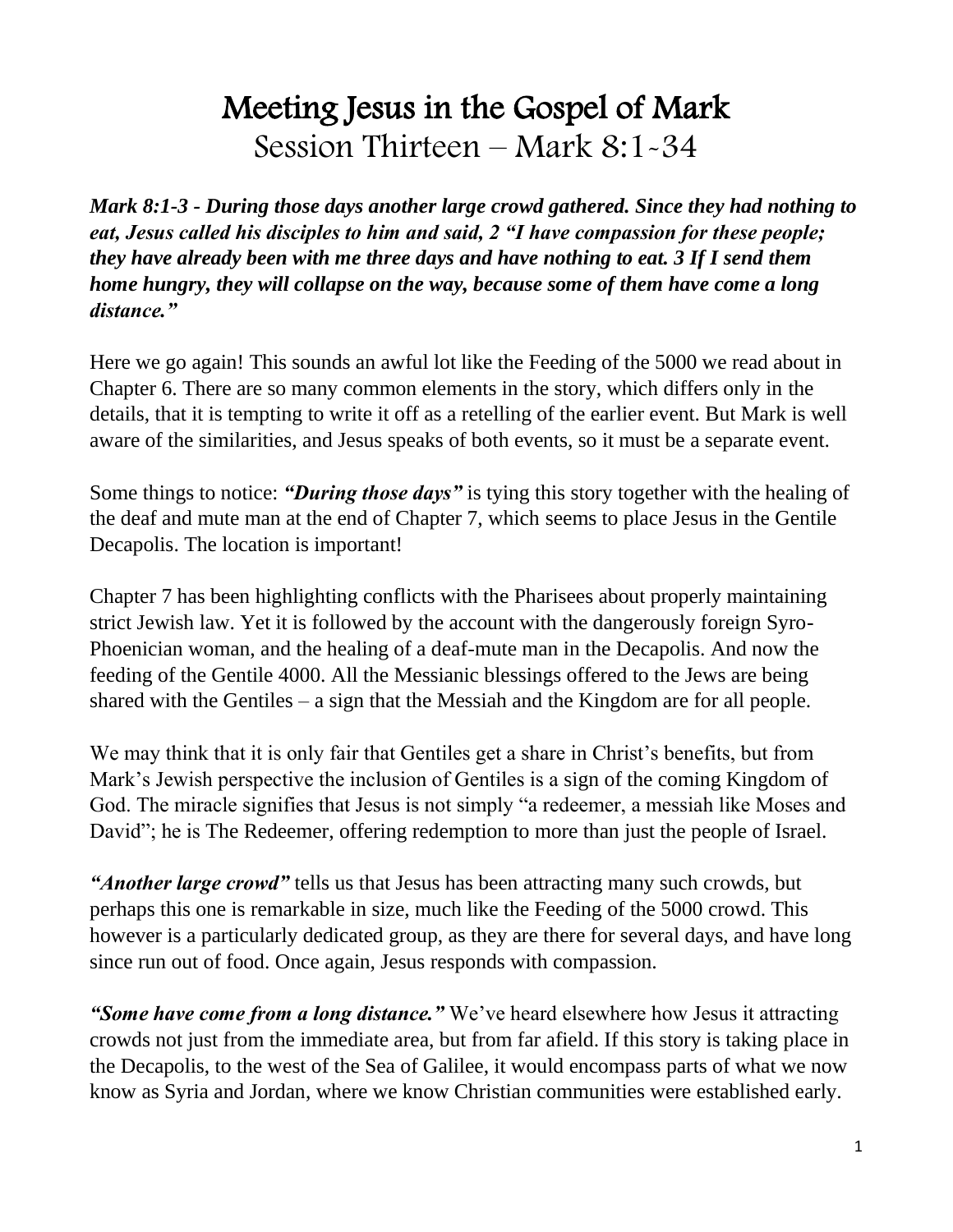*Mark 8:4-9 His disciples answered, "But where in this remote place can anyone get enough bread to feed them?"5 "How many loaves do you have?" Jesus asked. "Seven," they replied. 6 He told the crowd to sit down on the ground. When he had taken the seven loaves and given thanks, he broke them and gave them to his disciples to distribute to the people, and they did so. 7 They had a few small fish as well; he gave thanks for them also and told the disciples to distribute them. 8 The people ate and were satisfied. Afterward the disciples picked up seven basketfuls of broken pieces that were left over. 9 About four thousand were present.*

# **Comparing the Feedings**

- Both occur in a desert place
- The plight of each crowd spurs Jesus' compassion.
- Both feedings feature an exchange between Jesus and the disciples about the logistics of feeding such a number.
- In the first, the disciples worry over the great expense of buying bread for such a crowd; in the second, that there is no place nearby for the crowd to buy bread for themselves.
- Jesus asks the disciples how much they have, and it is not enough even for themselves.
- In both incidents, Jesus thanks God for what they manage to scrounge together and has the disciples distribute it to the seated multitude.
- Miraculously the crowd eats its fill, and the disciples collect an abundance of leftovers.
- In the second feeding, the number fed drops from five thousand to four thousand
- The loaves and fishes increase from 5 loaves and 2 fish to 7 loaves and a few small fish
- The number of baskets of fragments leftover diminishes from twelve to seven.

Are the numbers significant? While not explicitly stated, the 5000-4000 could demonstrate that Jesus' popularity in those days was greater among the Jews, but still substantial among the Gentiles. The 12 versus 7 baskets of leftovers could be a confirmation that the first feeding was to a Jewish crowd (12 tribes) while the second mirrors the (7 day) number of the Creation account – a blessing for all created humanity.

*Mark 8:10-13 - After he had sent them away, 10 he got into the boat with his disciples and went to the region of Dalmanutha. 11 The Pharisees came and began to question Jesus. To test him, they asked him for a sign from heaven. 12 He sighed deeply and said, "Why does this generation ask for a sign? Truly I tell you, no sign will be given to it." 13 Then he left them, got back into the boat and crossed to the other side.*

Back into the boat, and a quick trip to the Jewish area of Dalmanutha, now presumed to be in the area of Magdala, on the NE side of the lake. Right away, the Pharisees again find Jesus and go on the offensive. They ask for "a sign from heaven." They have seen healings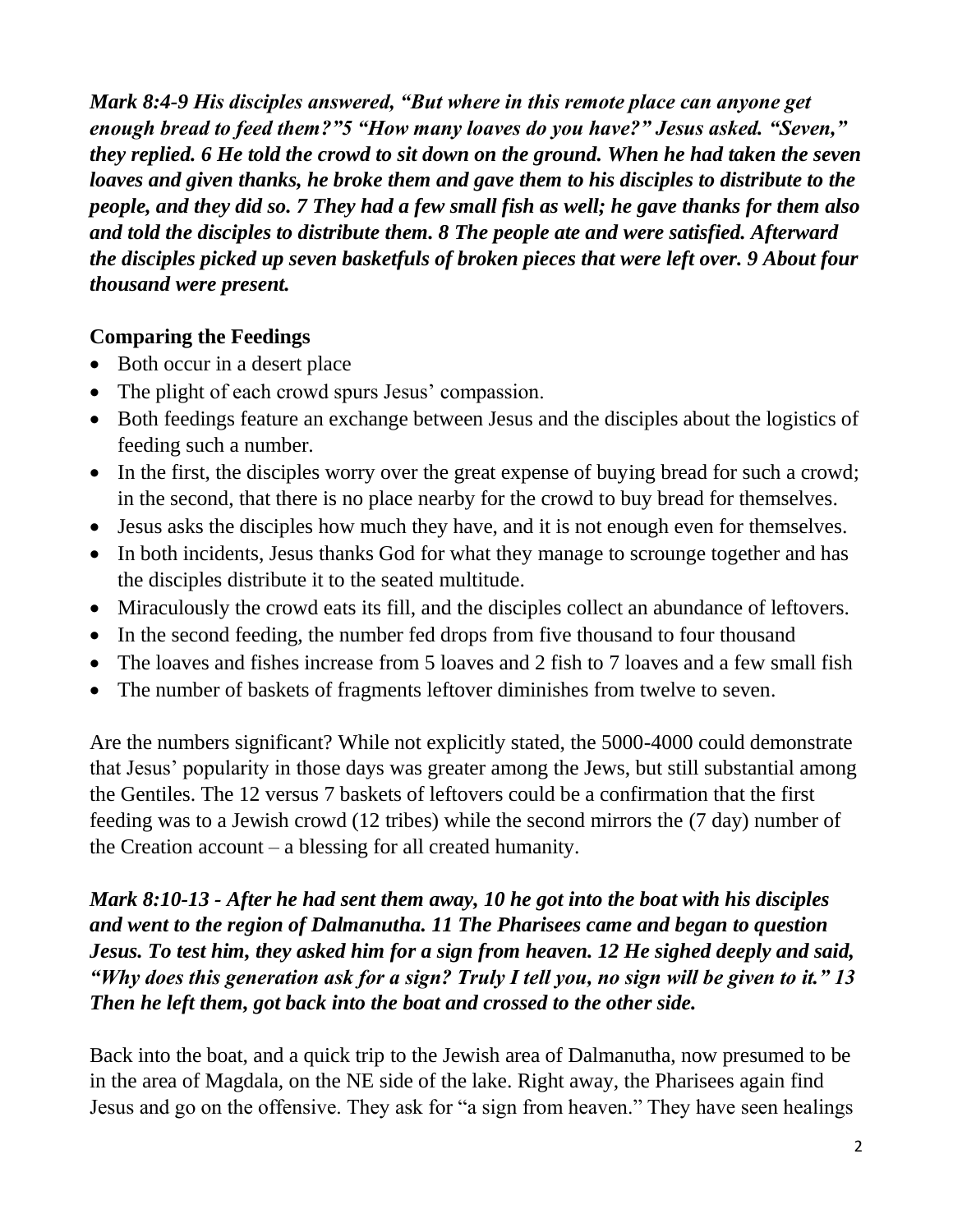and other miracles, but now they want unmistakeable proof that Jesus is not just a miracle worker, but the Messiah. The disciples had seen such signs; the Pharisees had not.

Jesus "sighed deeply" – disappointment, frustration, exasperation. After all that has happened, the Pharisees are still wanting Jesus to "pass a test." The last time such language was used was in the wilderness, when Jesus was being tempted by Satan. He passed that test, but is unwilling to provide incontrovertible proof of his Messiahship to the Pharisees, thus leaving no room for faith. In this same chapter, Peter will make this Messianic identification, which the Pharisees were unable to do.

# *Mark 8:14-21 - The disciples had forgotten to bring bread, except for one loaf they had with them in the boat. 15 "Be careful," Jesus warned them. "Watch out for the yeast of the Pharisees and that of Herod."*

*16 They discussed this with one another and said, "It is because we have no bread." 17 Aware of their discussion, Jesus asked them: "Why are you talking about having no bread? Do you still not see or understand? Are your hearts hardened? 18 Do you have eyes but fail to see, and ears but fail to hear? And don't you remember? 19 When I broke the five loaves for the five thousand, how many basketfuls of pieces did you pick up?" "Twelve," they replied.*

*20 "And when I broke the seven loaves for the four thousand, how many basketfuls of pieces did you pick up?"*

*They answered, "Seven." 21 He said to them, "Do you still not understand?"*

Jesus' frustration with the Pharisees is now going to come out against the disciples. They too seem blind to what the signs are pointing to. Jesus warns them about their lack of faith and constant need for more and more proof, which they share with the Herodians and Pharisees. He compares it to leaven – a fermentation agent which feeds on the nutrients, but has no substance or structure of its own.

Jesus' frustration boils over in a series of statements: *Do you still not see or understand? Are your hearts hardened? Do you have eyes but fail to see, and ears but fail to hear? And don't you remember? Do you still not understand?* Even after feeding 9000 people, with baskets left over, the disciples are concerned that Jesus cannot meet their needs – they will be left wanting.

*Mark 8:22-26 - They came to Bethsaida, and some people brought a blind man and begged Jesus to touch him. 23 He took the blind man by the hand and led him outside the village. When he had spit on the man's eyes and put his hands on him, Jesus asked, "Do you see anything?"*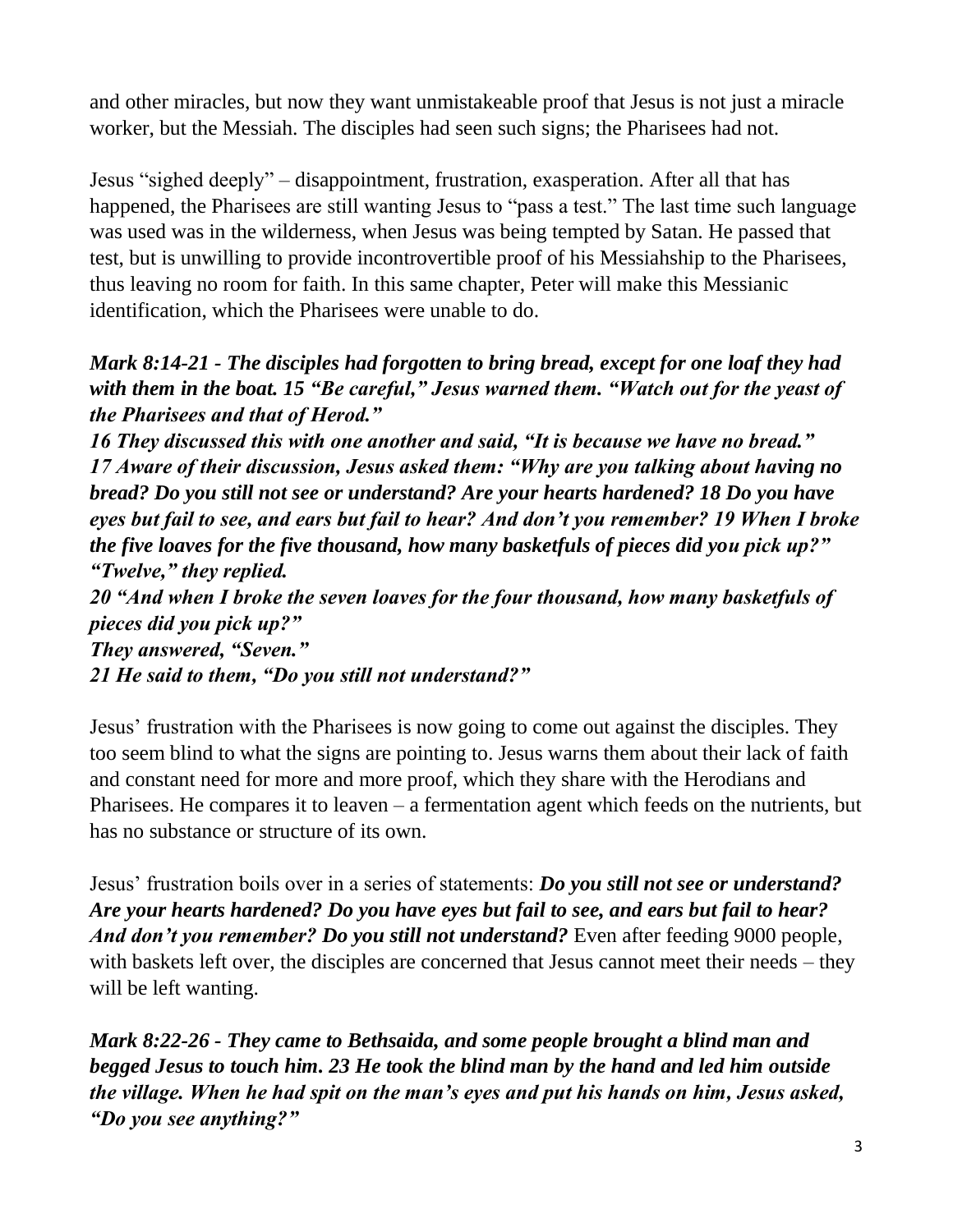# *24 He looked up and said, "I see people; they look like trees walking around." 25 Once more Jesus put his hands on the man's eyes. Then his eyes were opened, his sight was restored, and he saw everything clearly. 26 Jesus sent him home, saying, "Don't even go into the village."*

Having left the Pharisees (and the crowds) behind, they park the boat at Bethsaida, where the Jordan River meets the lake, en route to the North. Folks there know of Jesus, as it is the home town of three of the disciples. The townsfolk bring him a blind man. In order to respect the man as a human being, and not as healing spectacle to cause yet another scene, Jesus takes him outside the village.

Once again Jesus uses saliva as a healing mechanism. In sharing of his own physical substance with the man, is Jesus indicating that there is inherent power in himself, as the New Adam, bringing physical restoration to creation? In any case, surprisingly, the healing is incomplete, and Jesus does it again. This time, the cure is total.

Why the two stages? My favourite explanation is that the first stage of healing was physical – the man's eyes were restored. The second stage was the healing of the man's ability to interpret what he is now finally able to see. Is this an illustration of what is about to happen with the disciples? That they have seen Jesus, and what he can do – but now they are about to properly identify the truth of who Jesus is?

*Mark 8:27-30 - Jesus and his disciples went on to the villages around Caesarea Philippi. On the way he asked them, "Who do people say I am?" 28 They replied, "Some say John the Baptist; others say Elijah; and still others, one of the prophets." 29 "But what about you?" he asked. "Who do you say I am?" Peter answered, "You are the Messiah." 30 Jesus warned them not to tell anyone about him.*

Escaping Bethsaida without drawing a crowd (likely why Jesus asked the now-seeing man to not return to the village, but to go straight home) it appears as though Jesus and the disciples are finally going to get away from it all. To do so, they pick what would be for a group of Jews a very odd choice – Caesarea Philippi, a centre of Pagan religious pilgrimage and worship.

Located in the very north of modern Israel, and in Jesus' day, in the tetrarchy of Philip, and named in honour of the Emperor, Caesarea Philippi is an impressive rock face, featuring a large, deep cave, and from which arose springs which were a primary source for the Jordan. Sacrifices would be made and thrown into the cave to be accepted (or not) by the gods.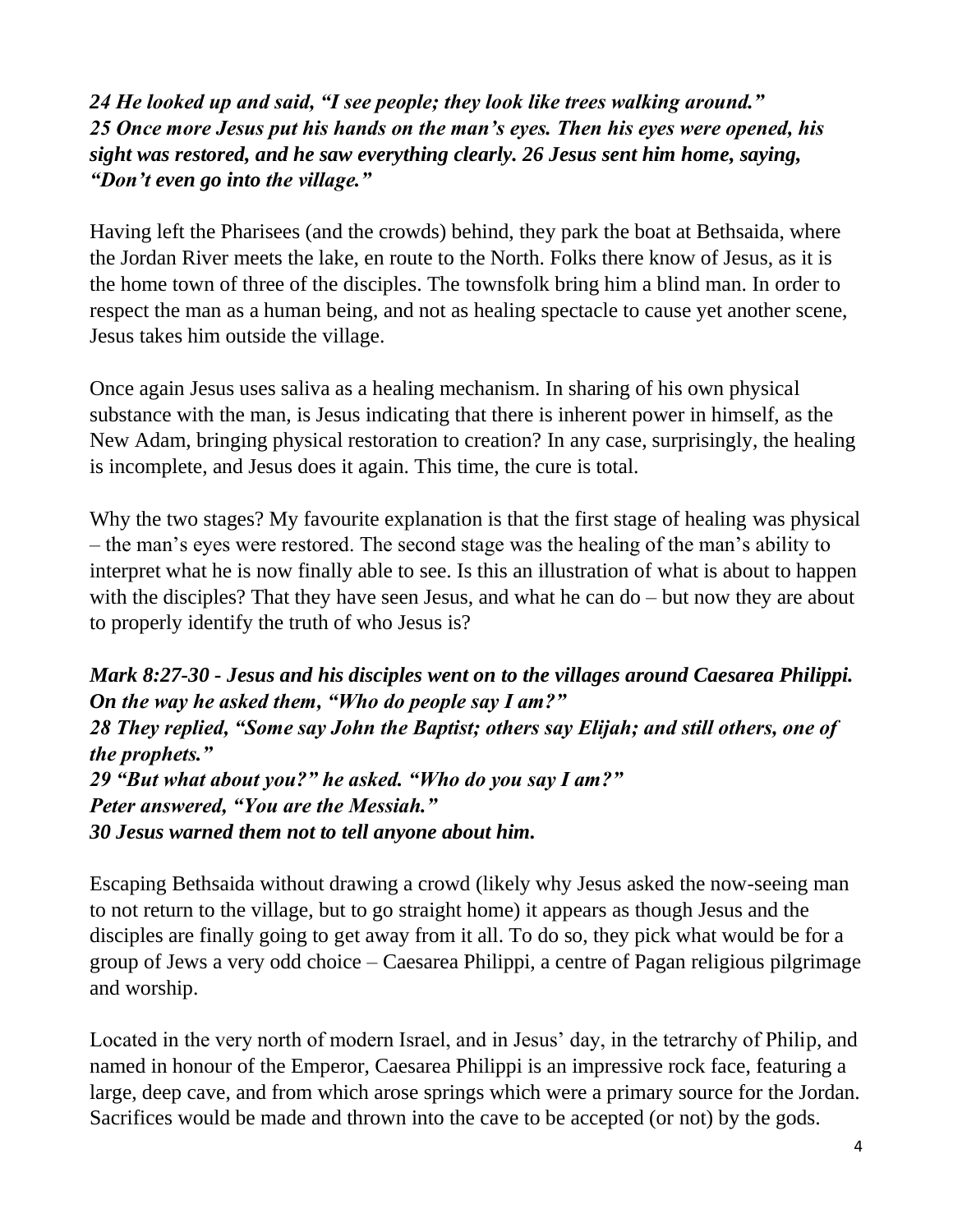A large temple to Pan was in front of the cave, which was considered the "gateway to hell." A shrine to Pan's father Hermes was immediately to the right, and a Temple to the Emperor as the son of god was to the left. Many other niches and temples were scattered across the vast rock face, representing the known Pagan gods. Matthew and Luke place the Jesus' question to the disciples at this spot; Mark places it "on the way."

*"Who do people say I am?"* To answer, the disciples give the very same response as the crowds – and Herod - in Chapter 6: Jesus is Elijah, or another of the prophets, or maybe even John the Baptist come back from the dead. These were apparently the real representative opinions during Jesus' ministry as to who he might in fact be. Any of these identifications would account for his ability to work miracles. But the upcoming Transfiguration will leave no doubt.

*"But what about you?" he asked. "Who do you say I am?"* It is no coincidence that this question is asked at the *exact* midpoint of the Gospel. Chapters 1-8a have been establishing Jesus' identity as the Messiah. Chapters 8b-16 will explain the consequences of that identity – a new understanding of what "Messiah" means.

*Peter answered, "You are the Messiah."* There it is; in the very same chapter where the Pharisees demand yet a further unmistakable sign; the same chapter where Jesus is exasperated at the disciples' inability to truly see who he is, despite all the miracles; the same chapter where a blind man is healed but can still somehow not fully immediately understand what he sees; finally Peter sees clearly.

*Jesus warned them not to tell anyone about him.* This is baffling – they finally get it, and are told to be quiet. Why? Is it because they are in the epicentre of Pagan worship, and Jesus would be proclaimed as "just another God," or perhaps, dangerously, proclaiming himself as a rival to Caesar as "son of god," a capital offence, and ending the ministry of Jesus then and there?

Another compelling reason for silence is that while the disciples now see Jesus as the Messiah, they do not understand what this means. Jesus is about to completely overturn and redefine their expectations, to Peter's dismay.

*Mark 8:31-33 - He then began to teach them that the Son of Man must suffer many things and be rejected by the elders, the chief priests and the teachers of the law, and that he must be killed and after three days rise again. 32 He spoke plainly about this, and Peter took him aside and began to rebuke him.*